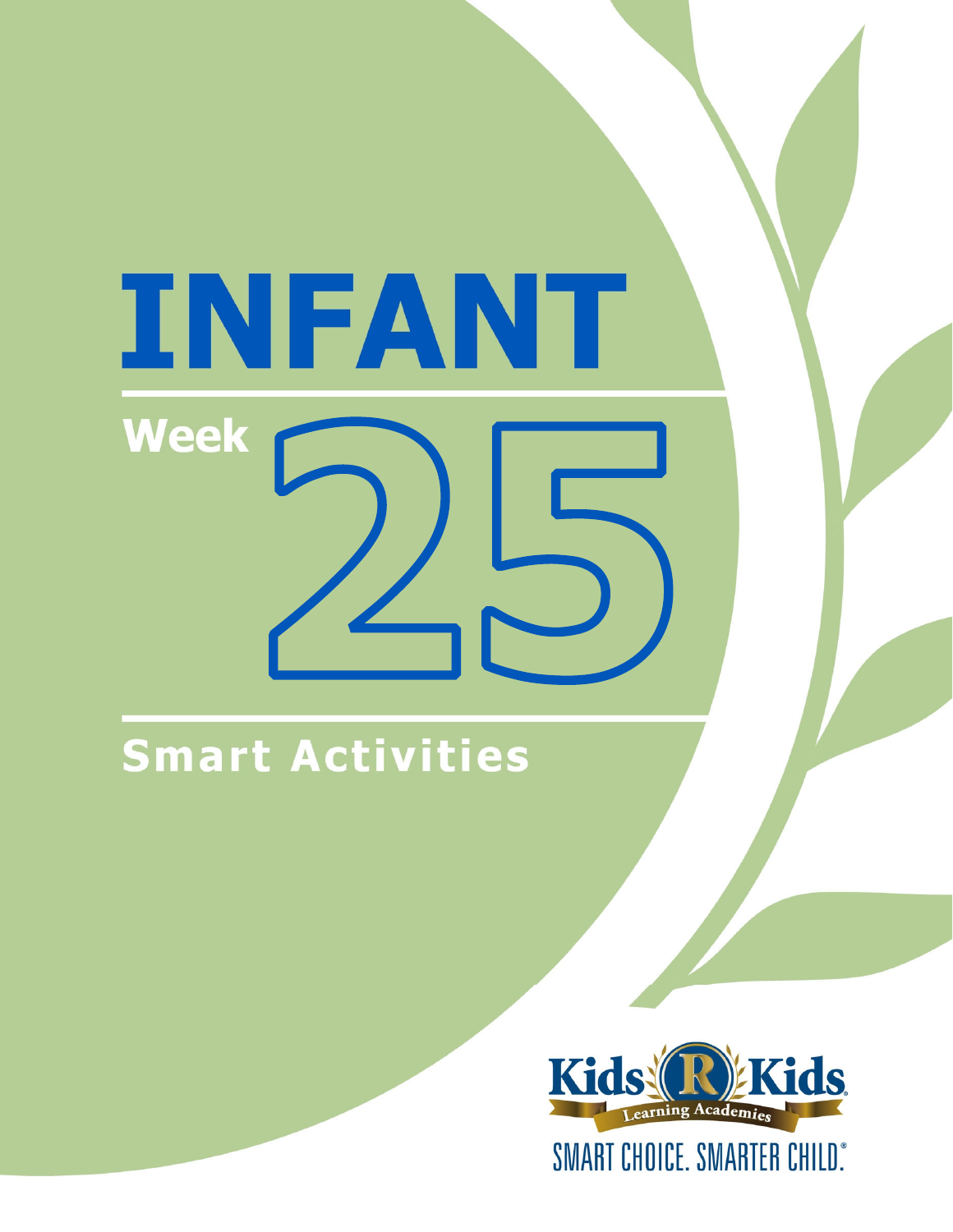# Day 1 | Week 25

# **Fun Outside**

#### **Instructions:**

- 1. Hold your baby and say, "We are going to the park."
- 2. Enjoy all the fun opportunities at the park.
- 3. Encourage and praise all efforts for gross motor development.



# **My Ball**

#### **Materials:** paper **Instructions:**

- 1. Hold your baby and say, "We are going to make a ball out of paper."
- 2. Assist your baby with crumbling the paper into a ball.
- 3. Roll the ball back and forth to your baby.
- 4. Repeat as your baby coordinates motions using eyes and hands.
- 5. Praise all efforts.



# **Spot Goes to the Park**

**by Eric Hill Materials:** internet access, website:

https://youtu.be/BvLHIEcHM\_k<br>**Preparation:** Preview video.<br>**Instructions:**<br>4 Friex the read aloud beek with your **Preparation:** Preview video. **Instructions:** 

- 1. Enjoy the read aloud book with your baby.
- 2. Encourage responses as you point out story details.



# **Sign Language "Bed"**

#### **Instructions:**

Hold both hands palm to palm and place the back of one hand against the cheek.



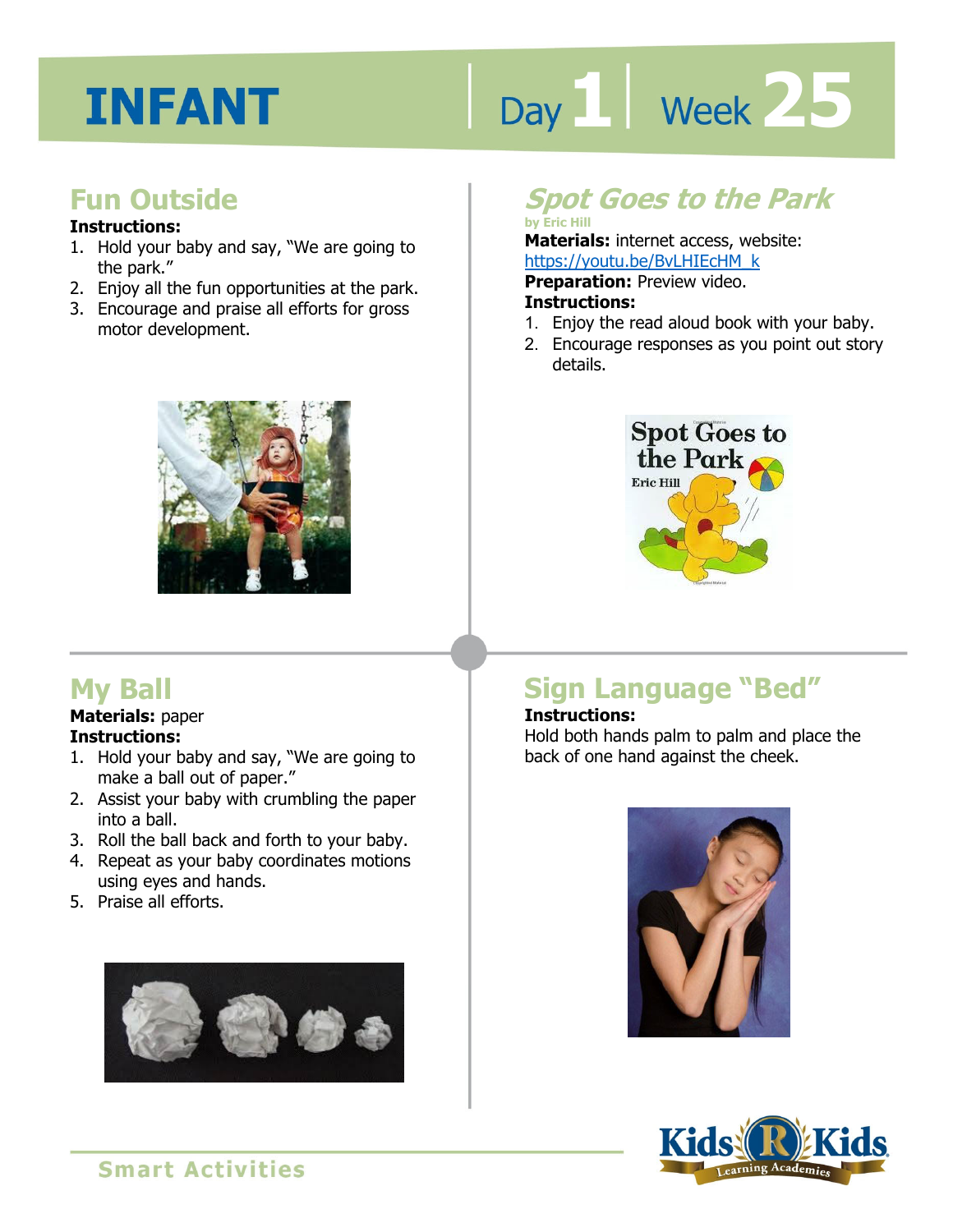# Day 2 | Week 25

# **The Doctor**

#### **Materials:** picture of a doctor **Instructions:**

- 1. Hold your baby and say, "This is a picture of a doctor who helps us stay healthy."
- 2. Talk with your baby about what happens at a doctor's visit.
- 3. Repeat as your baby begins to understand a community helper.



# **Apple a Day**

**Materials:** paper plate, red and green paper, glue

**Preparation:** Gather materials.

#### **Instructions:**

- 1. Hold your baby and say, "There is an old saying that 'an apple a day keeps the doctor away.'"
- 2. Tell your baby that you are going to create an apple using art materials.
- 3. Assist your baby with gluing red paper on the plate. Add the leaf once complete.
- 4. Enjoy this priceless art.



### **The Doctor Song**

**Materials:** internet access, website: https://youtu.be/KzzRLpA1MMk

**Preparation:** Preview video. **Instructions:** 

- 1. Enjoy this sing along about a doctor.
- 2. Encourage and praise all responses.



# **Sign Language "Bed"**

#### **Instructions:**

Hold both hands palm to palm and place the back of one hand against the cheek.



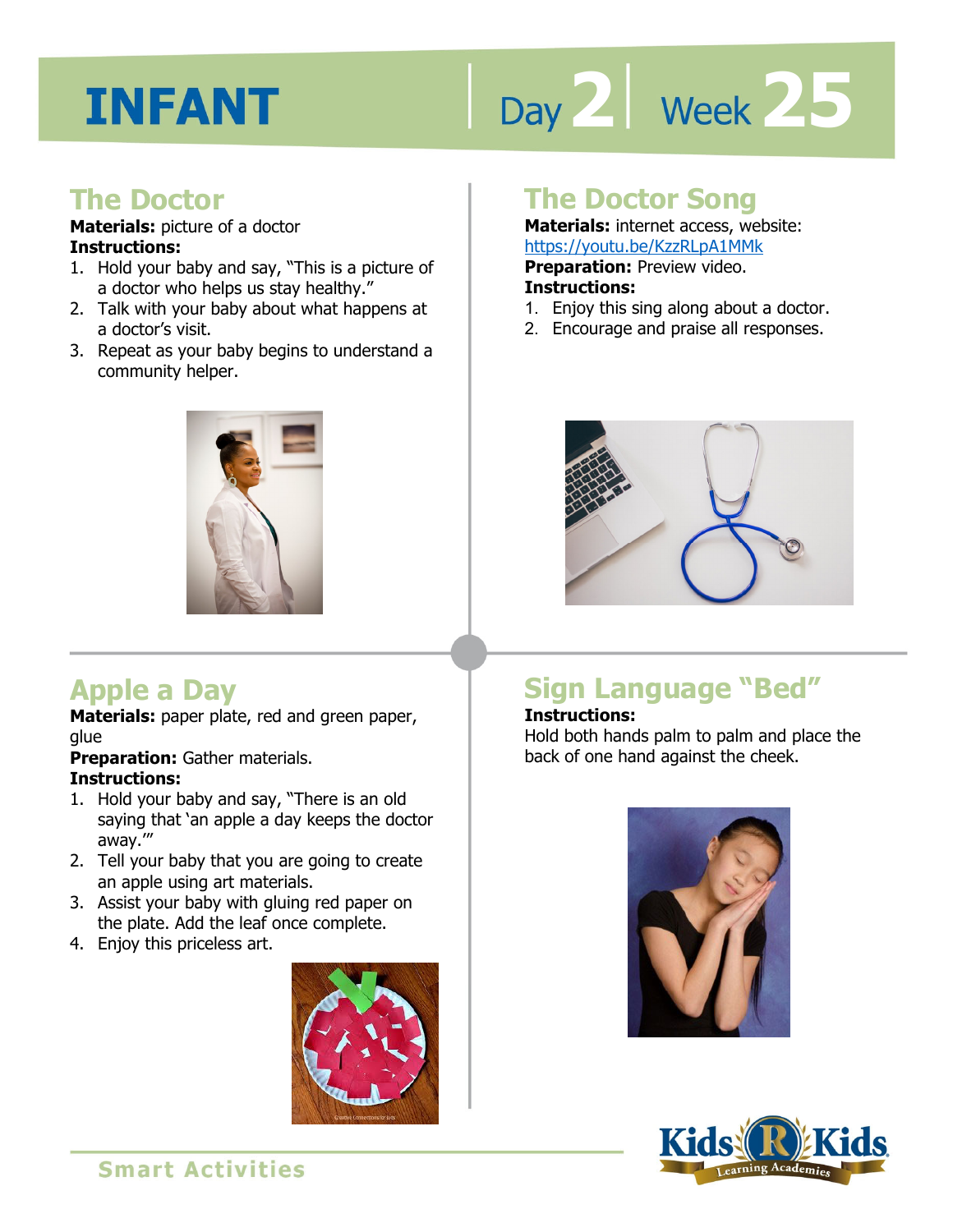# Day 3 | Week 25

# **The Store**

#### **Instructions:**

- 1. Hold your baby and say, "We are going to the grocery store."
- 2. Name various food as you shop with your baby.
- 3. Repeat as you promote language development.



### **Supermarket**

**Materials:** internet access, website: https://youtu.be/-HJ45BAkHbE

**Preparation: Preview video.** 

#### **Instructions:**

- **1 4**  1. Enjoy this sing along about a trip to the supermarket.
- 2. Name the food items in the video.



# **Banana for Me**

**Materials:** paper, yellow paint, scissors **Preparation:** Cut out a banana shape. **Instructions:** 

- 1. Hold your baby and say, "We're going to create a banana using art materials."
- 2. Assist your baby with painting the banana cut out.
- 3. Praise and encourage all efforts.
- 4. Enjoy this priceless art.



# **Sign Language "Bed"**

#### **Instructions:**

Hold both hands palm to palm and place the back of one hand against the cheek.



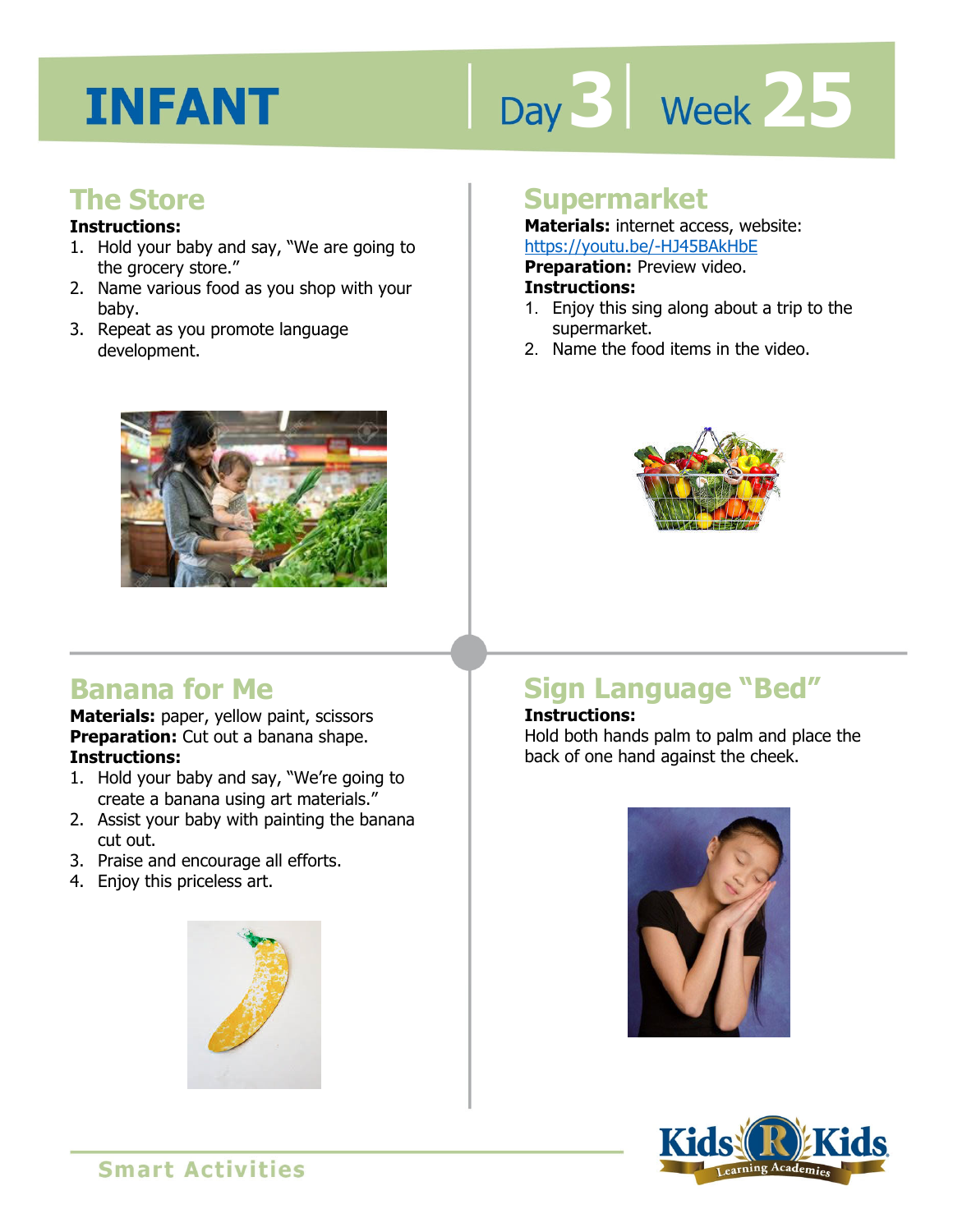# Day 4 Week 25

# **The Neighborhood**

#### **Instructions:**

- 1. Hold your baby and say, "We are going for a walk in the neighborhood."
- 2. Name things you see as you walk.
- 3. Repeat as you promote language development.



# **I'm Going**

**Materials:** internet access, website: https://youtu.be/FxRGkjkVTGA

**Preparation: Preview video.** 

#### **Instructions:**

- **IRCDS.//YOULU.DE/I ANOKINT TOA**<br>**Preparation:** Preview video.<br>**Instructions:**<br>1. Enjoy this sing along about going places.
- 2. Encourage and praise all responses.



# **Moving Feet**

#### **Materials:** paper, paint **Instructions:**

- 1. Hold your baby and say, "Your feet help us travel from place to place."
- 2. Tell your baby that he/she is going to make footprints on the paper.
- 3. Paint your baby's foot and gently press foot on paper.
- 4. Encourage and praise responses as you assist with this priceless art.



# **Sign Language "Bed"**

#### **Instructions:**

Hold both hands palm to palm and place the back of one hand against the cheek.